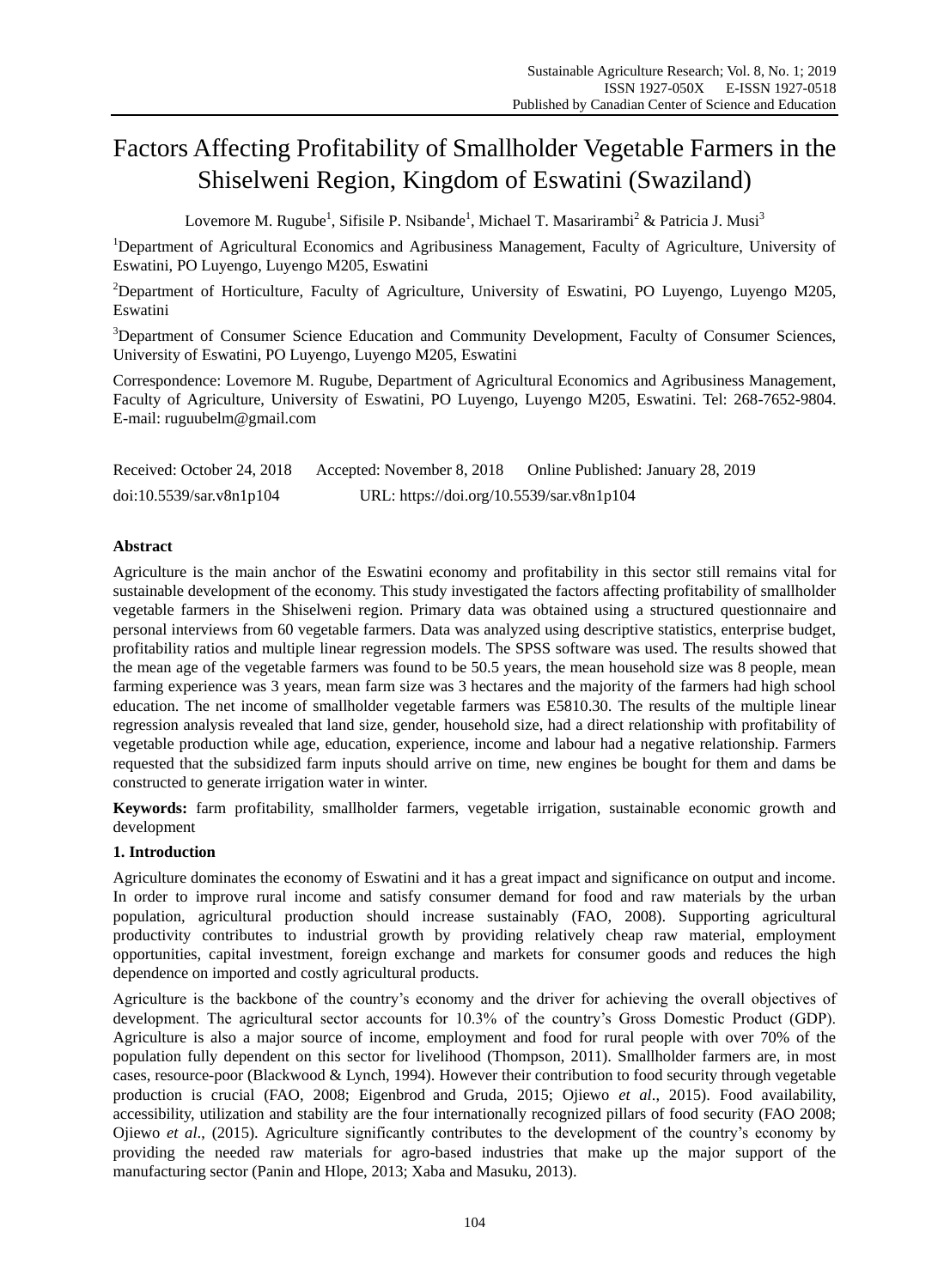In Eswatini , smallholder farmers are found mainly on SNL where they practise mixed farming which involves growing crops and rearing livestock. Smallholder farmers are those farmers that produce crops and raise livestock on a small piece of land while using available resources which exclude expensive modern technology and machinery (Bonti-Ankomah, 2001).

They are usually labour- intensive, with the usage of cattle for traction and ploughing. Most of the smallholder farmers live under the poverty datum line, lack formal education and access to improved farm inputs and modernized farming technologies, resulting in reduced production and yields which dwindles the profits of farmers (Thompson, 2011).

Vegetables are edible portions of plants that can either be root, stem, leafy green, flower, stalk or fruit (Yamaguchi, 1983; Peirce, 1987; Norman, 1992. They consist of two main types: baby vegetables and conventional vegetables, with the main difference being that baby vegetables are smaller and harvested before they reach full maturity (Xaba and Masuku, 2013). However not much work has been carried out on profitability of producing vegetables in Eswatini. About 80 % of the Swazi population lives on Swazi Nation Land (SNL). They derive their livelihood from subsistence agricultural production (Thompson, 2011).

Eswatini faces shortage of locally produced vegetables. About 70% of consumed vegetables in the country are imported from South Africa. The NAMBoard Annual report of 2015/16 attributed the decline of farmer's participation in vegetable production to high input costs, climate change and other factors. The negative impact of climate change on agricultural productivity has previously been reported (FAO, 2008; Manyatsi *et al.*, 2010; Oseni & Masarirambi, 2011; Manyatsi *et al*., 2013). Fruits and vegetable production is negatively impacted by climate change yet Governments and public health officials are urging the public to eat more fruits and vegetables to contribute to a healthy diet (Lan & Dobson, 2017). This causes the country to import most of the vegetables it needs from overseas with the attendant increase in market prices. This greatly discourages the remaining farmers from producing vegetables for commercial purposes as it becomes difficult to compete with the imported vegetables. Sometimes post-harvest losses are incurred rapidly. Post-harvest losses of vegetables under prevailing tropical conditions have previously been reported (Wills *et al.*, 2018) and that there is need to prevent such losses.

Therefore, the questions posed in this study were:

- 1. What are the socioeconomic characteristics of vegetable farmers in the Shiselweni region?
- 2. How profitable is vegetable production in the Shiselweni region?
- 3. What are the constraints faced by vegetable farmers in the Shiselweni region?

The main objective of the study was to analyze the factors affecting the profitability of smallholder vegetable farmers in Eswatini.

# **2. Methodology**

# *2.1 Study Area*

The study was conducted at Nhlangano in the Shiselweni region in Eswatini (Figure 1). The study area is a place which was found to be densely populated with smallholder vegetable farmers. The Shiselweni region is in the southern part of Eswatini which receives relatively higher rainfall compared to other areas. Farmers engaged in the production of vegetables at Maseyisini, Matimatima, Nyamane, Madulini, Nkhungwini and Mpatheni areas were sampled as participants.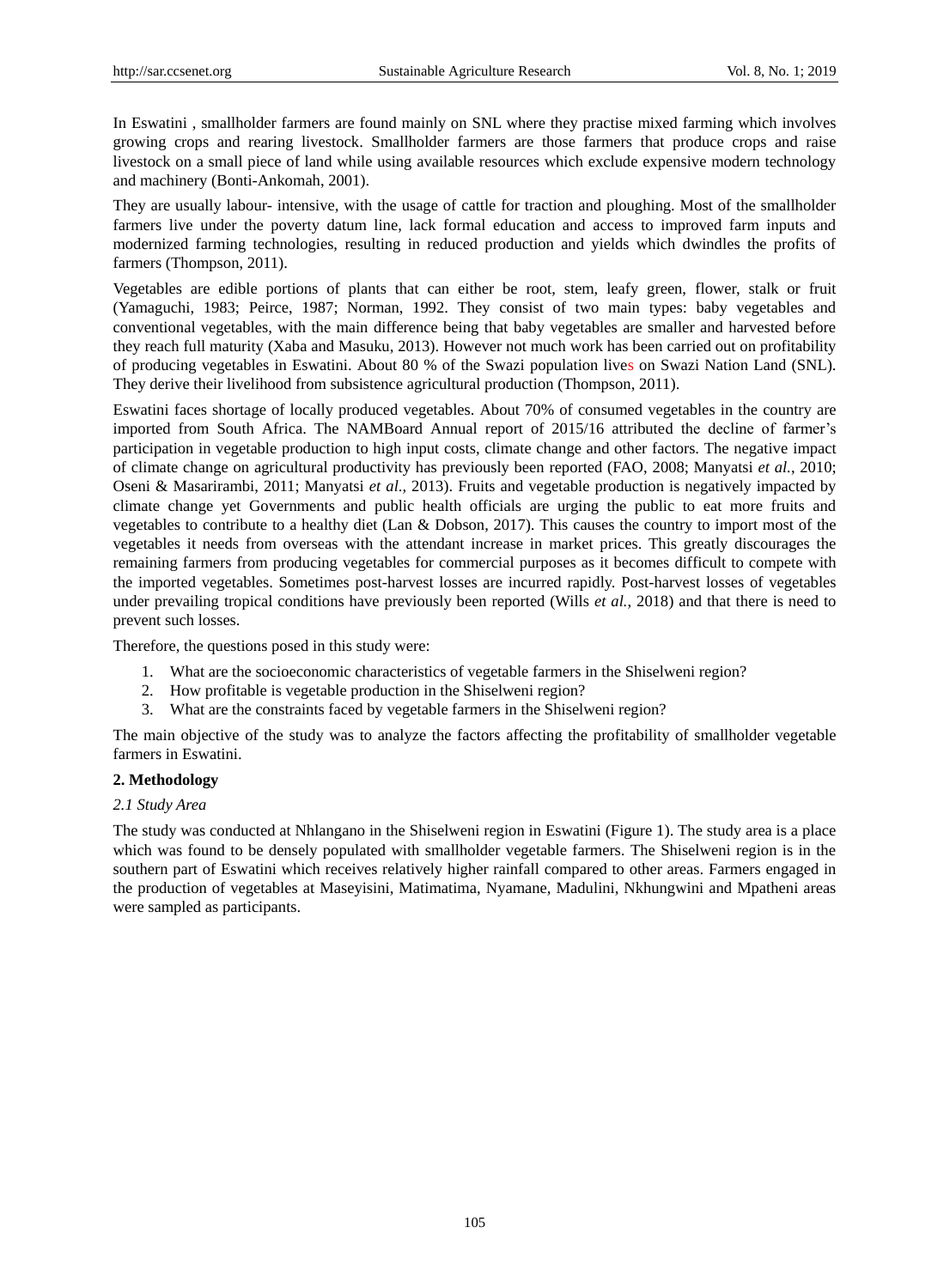

Figure 1. Map showing the Shiselweni region in the South

# *2.2 Research Design*

A descriptive cross-sectional research design was employed in the study with an aim of describing the profitability of vegetables farming in Swaziland. Cross-sectional study involves using different groups of people who differ in variables of interest but share other characteristics such as socio-economic status, educational background and ethnicity (Blackwood and Lynch, 1994).

# *2.3 Sampling Procedure*

The sampling methods used to get the required sample included purposive sampling and simple random sampling (Van Dalen, 1979; Krejcie & Morgan, 1970; Connely, 2008; Salkind, 2012). Purposive sampling technique was used to obtain the Tinkhundla to be involved in the study. A simple random sampling was used to select a sample size of 60 farmers. Conventional vegetables (cabbage, carrot, onion, spinach and green pepper) were studied. These crops account for the major proportion of vegetables produced in the country and needed in constant supply in the markets.

# *2.4 Data Collection*

Data was collected through personal interviews using questionnaires with both open and close ended questions (Salkind, 2012). However, supplementary information was collected through observations and interview of some key participants apart from selected respondents. Data was collected between the period of January 2018 and March, 2018.

# *2.5 Data Analysis*

The Statistical Package for Social Sciences (SPSS) was used to carry out data analysis (Lavsque, 2007). Data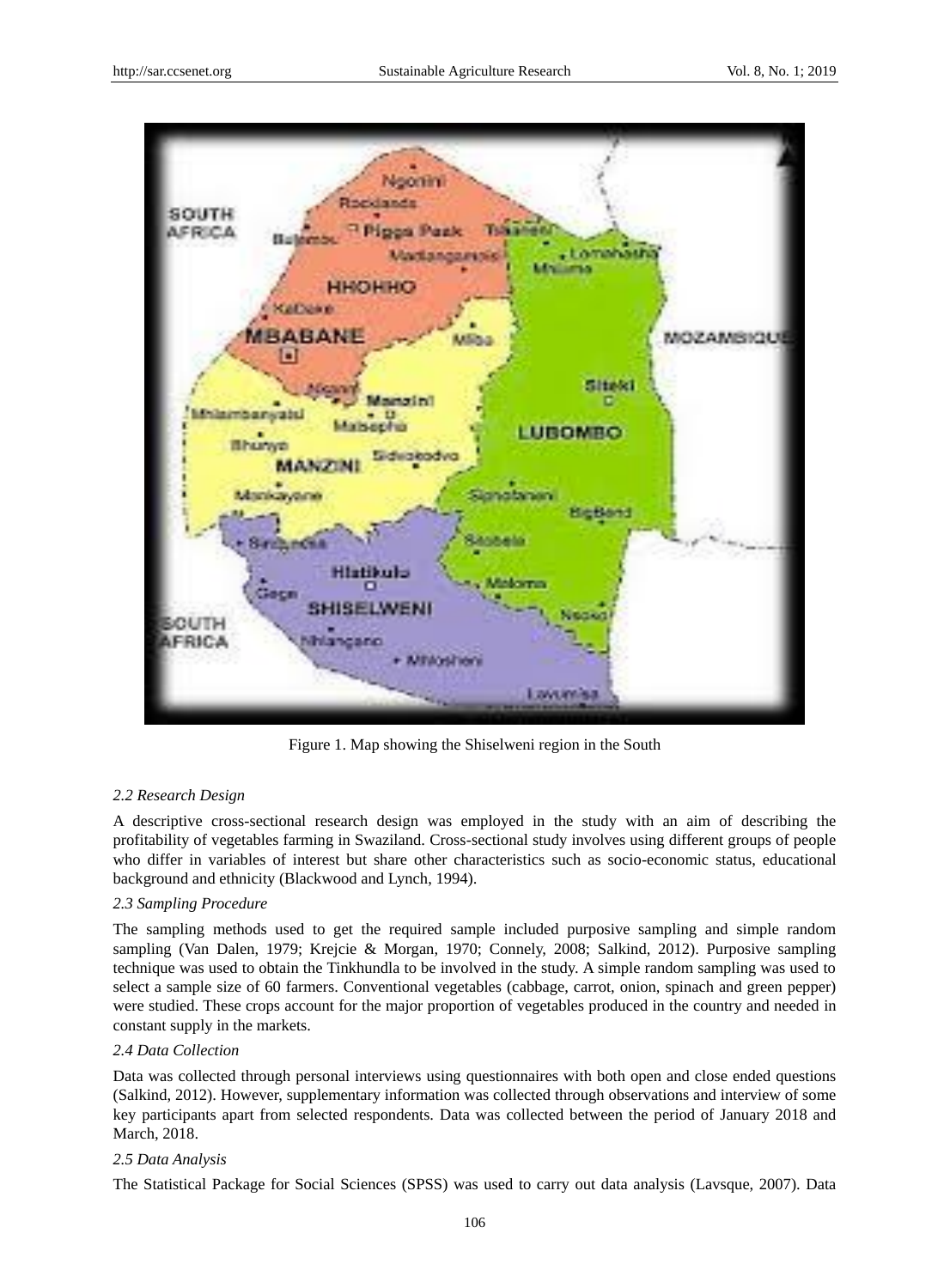was analyzed using descriptive statistics. Frequencies, percentages and standard deviation were generated from the analysis and used to describe the demographic characteristics of vegetable farmers which included age, gender, level of education, farm size. To determine profitability, gross margins per individual household were calculated. This is the income earned minus the total variable costs. This gives the gross profit. Profitability ratios used included:

#### **Cost/Benefit Ratio**

Cost Benefit Ratio = Total Revenue/ Total Costs

#### **Operating expense Ratio**

(Operating expenses / gross revenue) \*100

#### **Net Farm Income Ratio**

Net farm income/ gross farm returns

#### *2.6 Econometric Model*

To determine the factors affecting profitability of vegetable farming, the following multiple linear regression model was used:

$$
Y = \beta_0 + \beta_1 X_1 + \beta_2 X_2 + \beta_3 X_3 + \beta_4 X_4 + \beta_5 X_5 + \beta_6 X_6 + \beta_7 X_7 + \beta_8 X_8 + \epsilon
$$

Where:

 $Y =$  Profitability (profit/ha)

 $β<sub>0</sub> = Constant$ 

 $\beta_1 \dots \beta_8$  = Parameters to be estimated

 $X_1$  = Size of land used for vegetable production

 $X_2$  = Age of farmers

 $X_3$ = Gender (female and male)

 $X_4$ = Education level

 $X_5 =$  Labour

 $X_6$  = Farming experience (years)

 $X_7$  = Income

 $X_8$  = Household size (number of persons)

 $\varepsilon$  = Random error term.

*2.7 Explanation of Variables and a Priori Expectations*

Profitability (Y): This is the dependent variable and measured using profit per hectare (Emalangeni [E] per ha). It was assumed that it is determined by all the explanatory variables included in the model.

Size of land used for vegetable production  $(X_1)$ : An increase in the size of land for vegetable production increases the production of vegetables, thus increasing profit margins. A positive relationship is expected between the size of land used for vegetable production and profitability.

Age of farmers  $(X_2)$ : This is a representative of the level of knowledge that the farmer has supposedly gained. Experience comes with age and therefore, a positive relationship is expected between age and profitability.

Gender (female and male)  $(X_3)$ : A positive relationship is anticipated between male farmers and profitability because they are usually stronger and they are the bread winners in most families.

Education level  $(X_4)$ : The level of education is crucial in vegetable production as it is linked to understanding the vegetable farming business. This assumption results in good agricultural practices (GAP) and management of vegetables hence improving yield and profits.

Labour  $(X_5)$ : Source of labour plays an important role in the profitability of vegetable farming. It is expected that skilled labour will improve profitability of vegetable farming as the use of the skills improve vegetable farming thus a positive relationship between labour and profitability is expected.

Farming experience  $(X_6)$ : A positive relationship is expected between farming experience and profitability.

Source of income  $(X_7)$ : It is assumed that a farmer that is fully dependent on vegetable production as a source of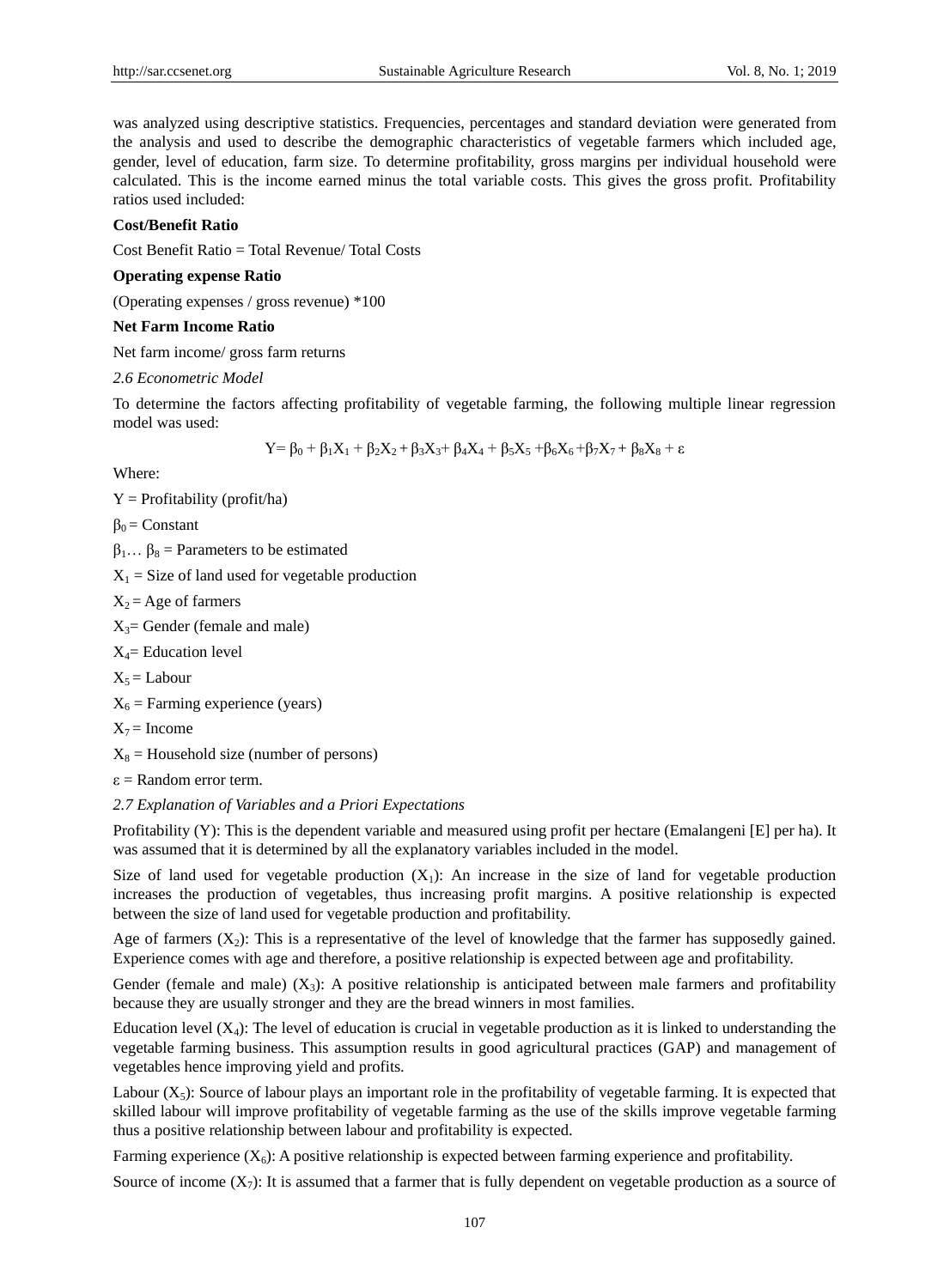income is most likely to make the highest profit as all resources and attention are focused on the vegetable business than a farmer who has an extra income.. Therefore a positive relationship is expected between source of income and profitability.

Household size  $(X_8)$ : Household size has been described as the most important determinant of labour for family farms. A positive relationship is expected between household size and profitability.

#### **3. Results and Discussion**

#### *3.1 The Demographic Characteristics of Respondents*

The demographic characteristics of the respondents considered included sex, educational level, age, household size, experience and land size. Table 1 shows the demographic characteristics of the vegetable farmers in the study area.

Table 1. Demographic characteristics of respondents

| <b>Characteristics</b> | Frequency | Percentages (%) |  |
|------------------------|-----------|-----------------|--|
| <b>Sex</b>             |           |                 |  |
| Male                   | 34        | 56.7            |  |
| Female                 | 26        | 43.3            |  |
| Total                  | 60        | 100.0           |  |
| <b>Education Level</b> |           |                 |  |
| Primary                | 16        | 26.7            |  |
| Secondary              | 4         | 6.6             |  |
| <b>High School</b>     | 27        | 45.0            |  |
| Tertiary               | 13        | 21.7            |  |
| Total                  | 60        | 100             |  |
| <b>Characteristics</b> | Frequency | Percentages (%) |  |
| Age                    |           |                 |  |
| 25-35 years            | 14        | 23.3            |  |
| 36-45 years            | 11        | 18.3            |  |
| 46-55 years            | 21        | 35.0            |  |
| 56-65 years            | 10        | 16.7            |  |
| $>65$ years            | 4         | 6.7             |  |
| Total                  | 60        | 100             |  |
| <b>Household size</b>  |           |                 |  |
| 1-5 members            | 17        | 28.3            |  |
| 6-10 members           | 33        | 55.0            |  |
| 11-15 members          | 9         | 15.0            |  |
| $>15$ members          | 1         | 1.7             |  |
| Total                  | 60        | 100             |  |
| <b>Experience</b>      |           |                 |  |
| 1-5 years              | 28        | 46.7            |  |
| 6-10 years             | 24        | 40.0            |  |
| 11-15 years            | 5         | 8.3             |  |
| $>15$ years            | 3         | 5.0             |  |
| Total                  | 60        | 100             |  |
| <b>Characteristics</b> | Frequency | Percentages (%) |  |
| <b>Land size</b>       |           |                 |  |
| $<$ 1 ha               | 3         | 5.0             |  |
| 1-5 hectares           | 41        | 68.3            |  |
| >5 hectares            | 16        | 26.7            |  |
| Total                  | 60        | 100             |  |

The majority (56.7%) of the farmers were males and most of them (35%) were between the ages of 46-55 years (Table, 1). Those between the ages of 25-35 were 23.3%, those between the ages of 36-45 were 18.3%, those between 56-65 years were 16.7% while those above 65 years were 6.7%. The mean age of the vegetable farmers was found to be 50.5, which is a clear indicator that vegetable farming in the Shiselweni is dominated by active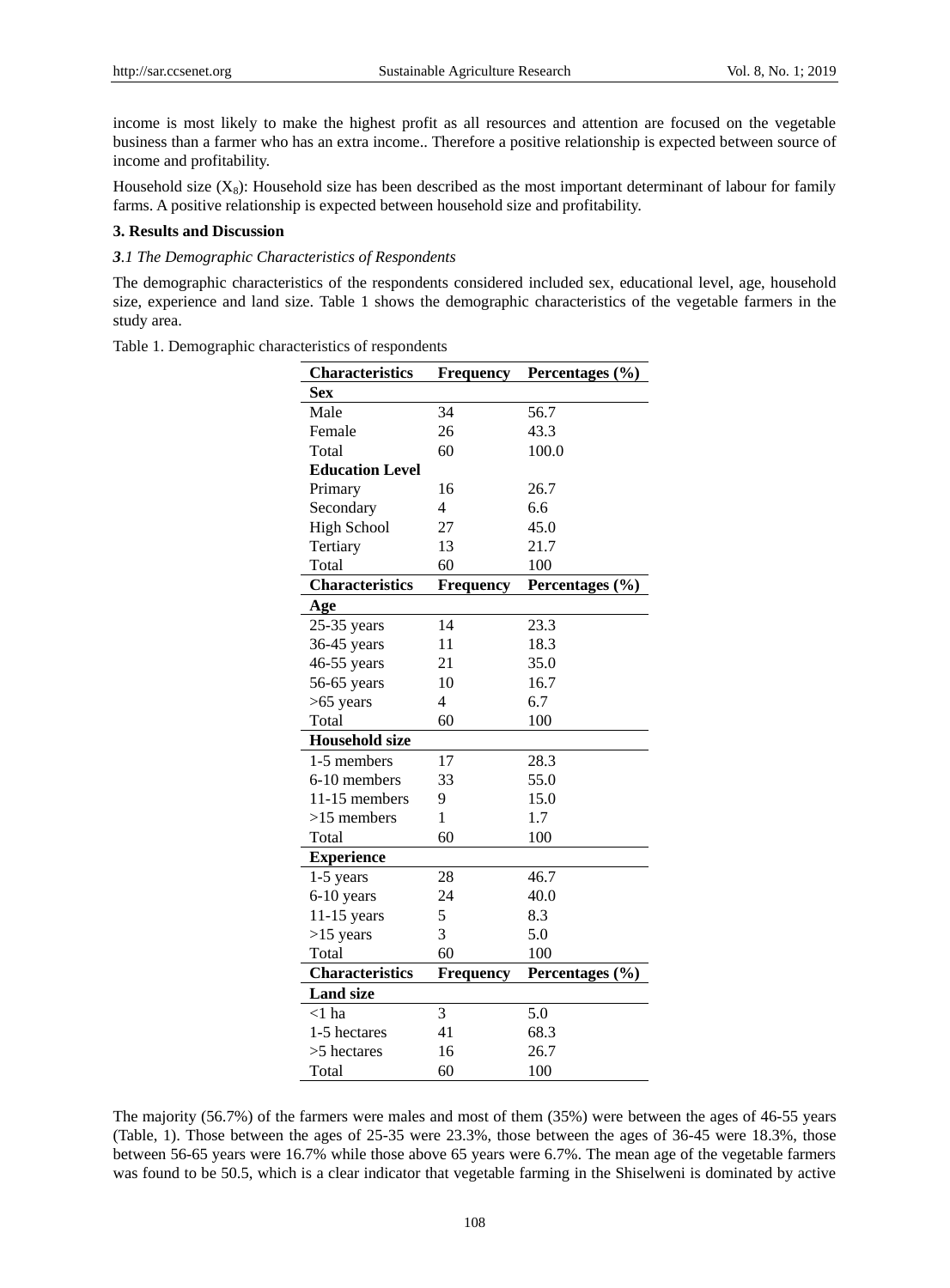farmers who are still in their productive stage of life.

The majority (45.0%) of the farmers had high school education, with 26.7% of them having ended at primary school level, only 6.6% could not exceed secondary school while 21.7% went to tertiary institutions for higher learning (Table 1).

The table also indicates the farming experience of the vegetable farmers. It depicts that a majority (46.7%) had an experience of 1-5 years, followed by 40% of farmers with experience of 6-10 years, while 8.3% of the farmers having a farming experience of 11-15 years and only 5% were highly experienced at over 15 years of vegetable production. The mean farming experience was 3 years, which means that the majority of farmers in the Shiselweni region were relatively still new in the farming business.

Most (55.0%) of the farmers had 6-10 family members in their household, with 28.3% having 1-5 members, only 15% having 11-15 members and a very small percentage (1.7%) who had members greater than 15 (Table 1). Thus the farmers had an average (mean) of 8 members which they were able to take care of and support with the income they received from farming.

Also worth noting is the size of the land for the farmers. A majority (68.3%) had a reasonable amount of land  $(1-5$  ha) which they were able to fully utilize with the available resources, with the smallest amount of land  $\langle$ 1 ha) being owned by only 5% of the farmers while 26.7% had land greater than 5 hectares (Table 1).

# *3.2 Vegetables Grown*

The commonly grown vegetables within the study area were onions, cabbages, spinach and green pepper (Figure 1). The figure shows that more than half (80%) of the farmers grew onions, while 73.6% of the farmers grew spinach, 71.7% grew cabbages, 64.9% grew green pepper and 56% of the farmers grew carrots.



Figure 1. Types of vegetables grown

# *3.3 Description of Farm Activities*

Table 2 shows that all vegetable farmers within the study area had an irrigation system even though some had systems that were highly depreciated over time. . All the farmers used sprinklers for irrigating their vegetables and that the farmers drew water using engines. The results also show that a majority (55%) of the farmers did not use chemicals to control insect pests, diseases and weeds. This was due to the fact they would order farm inputs including the costly herbicides at a subsidized price from the regional development areas (RDA) and they would get them very late when their produce had reached maturity. Worth noting in Table 2 is that most of the farmers (68%) used fertilizers frequently while the rest (32%) used it occasionally or when they had the capital to buy the inputs. Alternatively they used manure for vegetable production. Good yields of vegetables have previously been reported with the use of manure (Masarirambi *et al*., 2012a, b, c).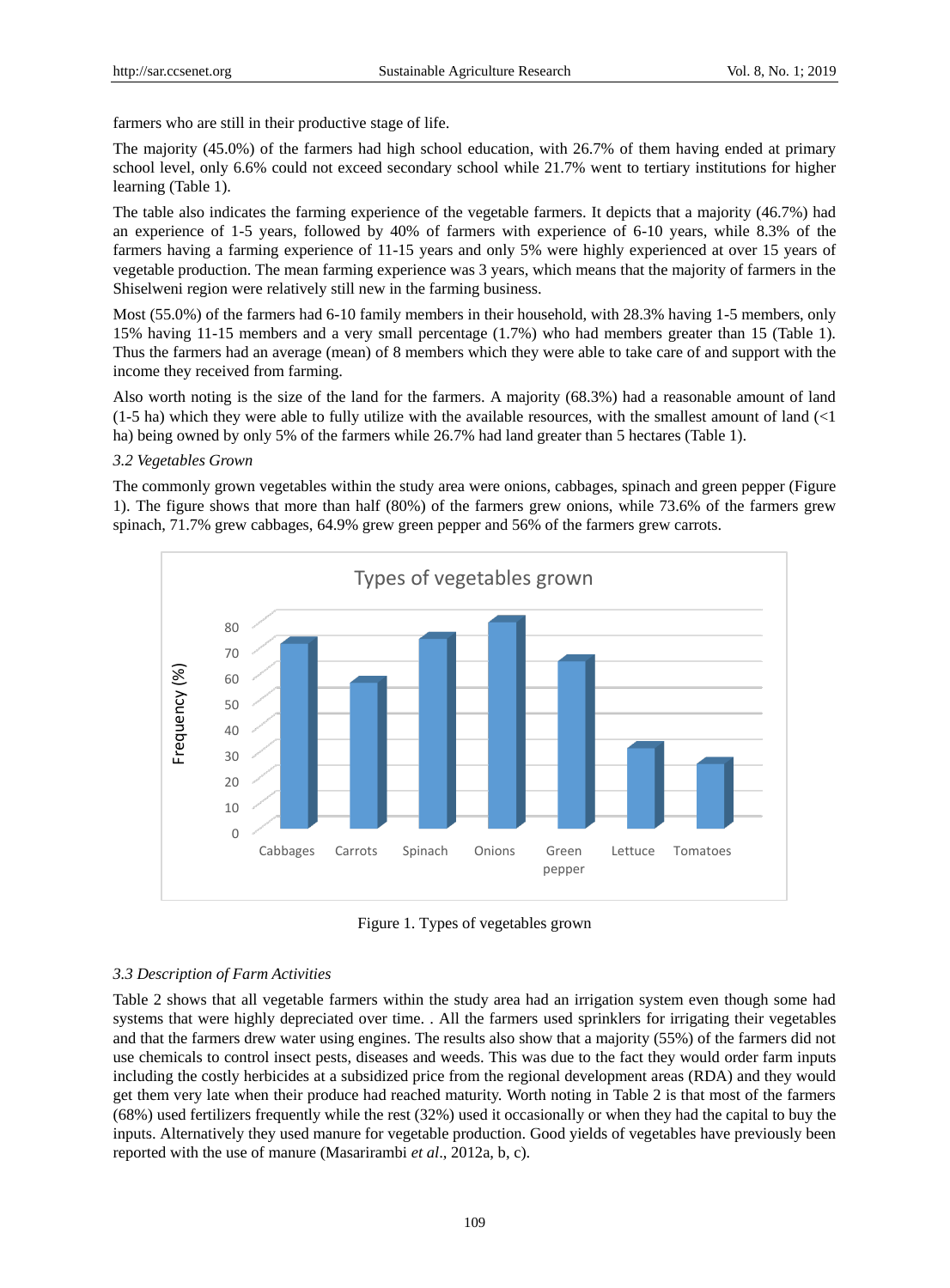# Table 2. Description of farm activities

| <b>Characteristics</b>      | Frequency | Percentage $(\% )$ |
|-----------------------------|-----------|--------------------|
| Sprinklers                  | 60        | 100                |
| Chemical users              | 27        | 45                 |
| Non chemical users          | 33        | 55                 |
| Total                       | 60        | 100                |
| Herbicide users             | 27        | 45                 |
| Non herbicide users         | 33        | 55                 |
| Total                       | 60        | 100                |
| Fertilizer users            | 41        | 68                 |
| Non fertilizer users        | 19        | 32                 |
| Total                       | 60        | 100                |
| Market                      | 11        | 18                 |
| No market                   | 49        | 82                 |
| Total                       | 60        | 100                |
| Where they sell             |           |                    |
| Door to door selling        | 15        | 25                 |
| Village market              | 32        | 53                 |
| Local supermarkets          | 13        | 22                 |
| Total                       | 60        | 100                |
| <b>Transport to market</b>  |           |                    |
| Hire van                    | 9         | 15                 |
| In sacks using wheelbarrows | 22        | 37                 |
| Local public transport      | 29        | 48                 |
| Total                       | 60        | 100                |

A greater portion of the farmers (82%) had no formal market to sell their produce (vegetables). They mainly (53%) sold their vegetables at the local village market (vending), while some (25%) used the door-to-door method of selling vegetables and a minority of the farmers (22) supplied vegetables to local supermarkets. Prices of vegetables in supermarkets tend to be relatively high (Lan & Dobson, 2017). About 48% of the farmers transported their produce using public transport, 37% in sacks using wheelbarrows while 15% hired a van when asked to supply the local supermarkets as they had to deliver very early in the morning

#### *4.4 Description of Business Finances*

Table 3 shows the descriptive statistics of the business finances. A larger number of farmers (56.7%) used personal savings to finance their business, while 33.3% sourced capital from the association they were part of, 6.7 % obtained their funding from their cooperative while only 3.3 % obtained funding from the bank. The results also show that 76.7% of the farmers did not apply for bank loans for fear of high interest rates and because they lacked collateral for the loan. Lack of collateral has previously been reported as a challenge facing youth involved in agribusiness in the country (Musi *et al*., 2018). About 61.7% of the farmers reported that they obtained credit of between E5000 - E7000 to finance their business, and only 38.3% were given between E2000 - E4000 to finance their business. The purpose of the credit was to purchase inputs and for operational purposes by most of the vegetable farmers (36.7%), with some (35%) arguing that they used the credit to buy the inputs, while fencing their land was a priority to 15% of the farmers. About 15.5 % reported that they purchased inputs and fenced their land when they acquired credit from the banks or other financial institutions.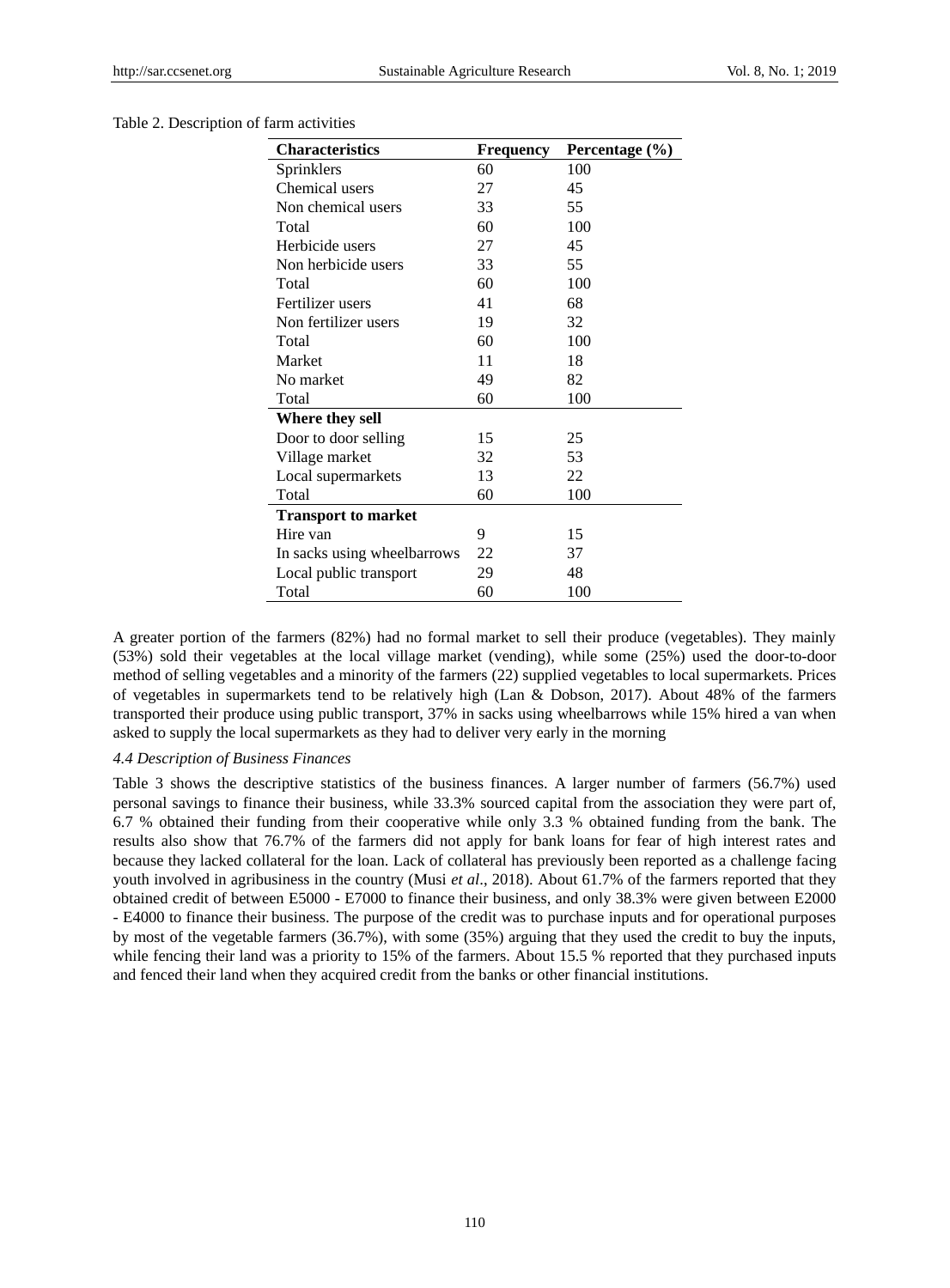| <b>Characteristics</b>                | Frequency | Percentages (%) |
|---------------------------------------|-----------|-----------------|
| <b>Source of finance</b>              |           |                 |
| Personal savings                      | 34        | 56.7            |
| Bank loan                             | 2         | 3.3             |
| Cooperatives                          | 4         | 6.7             |
| Association                           | 20        | 33.3            |
| Total                                 | 60        | 100             |
| Applied for credit                    | 14        | 23.3            |
| Did not apply for credit              | 46        | 76.7            |
| Total                                 | 60        | 100             |
| <b>Amount of credit</b>               |           |                 |
| $2000 - 4000$                         | 23        | 38.3            |
| $5000 - 7000$                         | 37        | 61.7            |
| Total                                 | 60        | 100             |
| <b>Purpose of credit</b>              |           |                 |
| Buying inputs                         | 21        | 35              |
| Fencing                               | 8         | 13.3            |
| Buying inputs and fencing             | 9         | 15              |
| Buying inputs and operational purpose | 22        | 36.7            |
| Total                                 | 60        | 100             |

#### Table 3. Description of business finances

Seeds accounted for 24.3% of the total variable costs (Table 4). This is an indication that seeds consumed the greater proportion of the total variable costs followed by irrigation which accounted for 22.6 %. Seeds are the most important of the farm inputs in vegetable production (George, 1999; MacDonald and Copeland, 1998; Turner, 2010; Brodal and Asdal, 2018). Fertilizer is also an important input in vegetable production which accounted for 16 % of the total variable costs.

#### *3.5 Estimated Enterprise Budget*

Table 4 shows that the gross revenue, total cost and gross margin per hectare were E12735.92, E6925.68 and E5810.30 respectively. This shows that vegetable production in the study area was profitable. Previously studies have been carried out on profitability of some farming enterprises in Swaziland (Dlamini *et al*., 2010; Masuku, 2011; Dlamini & Masuku, 2013). It is crucial that a farming activity be profitable.

| Table 4. Estimated enterprise budget for vegetable production per hectare |  |  |  |
|---------------------------------------------------------------------------|--|--|--|
|                                                                           |  |  |  |

| <b>Item</b>                 | Value $(E)$ | Percentage (%) |
|-----------------------------|-------------|----------------|
| <b>Revenue</b>              |             |                |
| Sale of vegetables          | 12735.92    |                |
| <b>Variable Costs</b>       |             |                |
| Ploughing                   | 430.00      | 6.2            |
| Harrowing                   | 214.98      | 3.1            |
| Seeds/seedlings             | 1684.72     | 24.3           |
| Fertilizer                  | 1105.32     | 16             |
| Chemicals                   | 902.54      | 13             |
| Labour                      | 517.39      | 7.5            |
| Packaging                   | 125.50      | 1.8            |
| <b>Transport</b>            | 378.25      | 5.5            |
| Irrigation                  | 1566.98     | 22.6           |
| <b>Total Variable Costs</b> | 6925.68     |                |
| <b>Gross Return</b>         | 5810.30     |                |

# **Estimated enterprise budget for vegetable production per hectare**

# **Profitability Ratios**

These ratios are indicators that are used to assess a firm's profitability and performance record.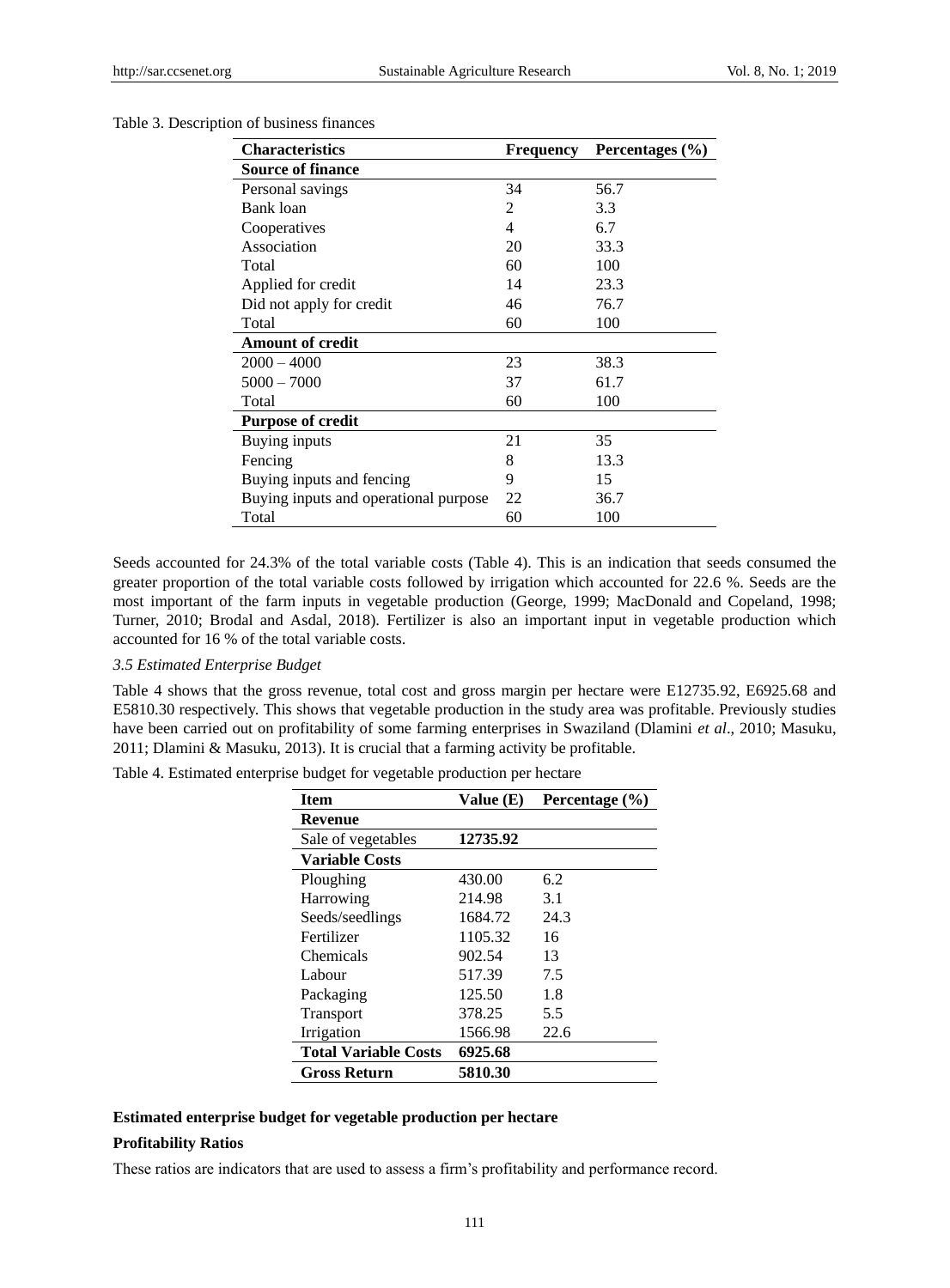#### **Revenue Benefit Ratio**

Cost Benefit Ratio = Total Revenue /Total Cost

12735.92/6925.68

1.84

The benefit cost ratio of 1.84 means that for every E1.00 a farmer invested in the production of vegetables in the study area, the return was E1. 84. This shows that vegetable production was very profitable. Farming enterprises need to be profitable for them to be worthwhile (Dlamini *et al*., 2010; Masuku, 2011; Dlamini & Masuku, 2013; Musi *et al*., 2018)

#### **Operational Ratios**

Operation ratios are a reflection of the distribution of gross revenue or production value to operating expenses, depreciation, interest and net farm income. The ratios vary depending on the use of gross revenue.

#### **Operating Expense Ratio**

Operating expenses/gross revenue\*100

6925.68/12735.92

0.544\*100

54.4%

The ratio stipulates that 54.4 % of gross revenue was used to cover operating expenses.

#### **Net Farm Income Ratio**

Net Farm Income/Gross farm returns\*100

5810.30/12735.92

0.456\*100

45.6%

A ratio of 0.456 indicates that 45.6% of gross revenue went to owner's equity and unpaid labour and management costs.

#### *3.6 Multiple Regression Estimates of Factors Affecting the Profitability of Vegetable Production*

Multiple linear regression was used to identify factors affecting profitability of vegetable production. Regression and correlation procedures can be classified according to the number of variables involved and the form of the functional relationship between the dependent variable and the independent variables (Gomez and Gomez, 1984; Salkind, 2012). Gross margin per hectare was used to measure profitability. In order to identify the factors affecting profitability of smallholder vegetable production, the profitability of the vegetable farmers was regressed on the following dependent variables: Land size  $(X_1)$ , Age  $(X_2)$ , Gender  $(X_3)$ , Education  $(X_4)$ , Experience  $(X_5)$ , Source of income  $(X_6)$ , Labour  $(X_7)$  and Household size  $(X_8)$ . The results of the regression analysis are presented in Table 4.

Table 4. Multiple regression for factors affecting profitability of vegetable production

| Model                   | в        | <b>T</b> -statistics | <b>P-value</b> |
|-------------------------|----------|----------------------|----------------|
| <b>Constant</b>         | 4.599    | 4.675                | 0.000          |
| <b>Land size</b>        | 0.830    | 3.212                | $0.002**$      |
| Age                     | $-0.46$  | $-0.455$             | 0.651          |
| Gender                  | 0.283    | 1.222                | $0.227*$       |
| <b>Education</b>        | $-0.65$  | $-0.654$             | 0.516          |
| Household size          | 0.250    | 1.280                | $0.206*$       |
| <b>Experience</b>       | $-0.32$  | $-0.182$             | 0.856          |
| <b>Source of income</b> | -6.61    | $-4.610$             | $0.000**$      |
| Labour                  | $-2.557$ | $-4.523$             |                |

R-Square = **0.657**, Adjusted R-Square= **0.604**, F Value= **12.227**

**\*= significant at 5% level**

**\*\*=significant at 1% level**

The results presented in Table 4 show that land size  $(X_1)$ , income  $(X_7)$  and labour  $(X_5)$  had a direct relationship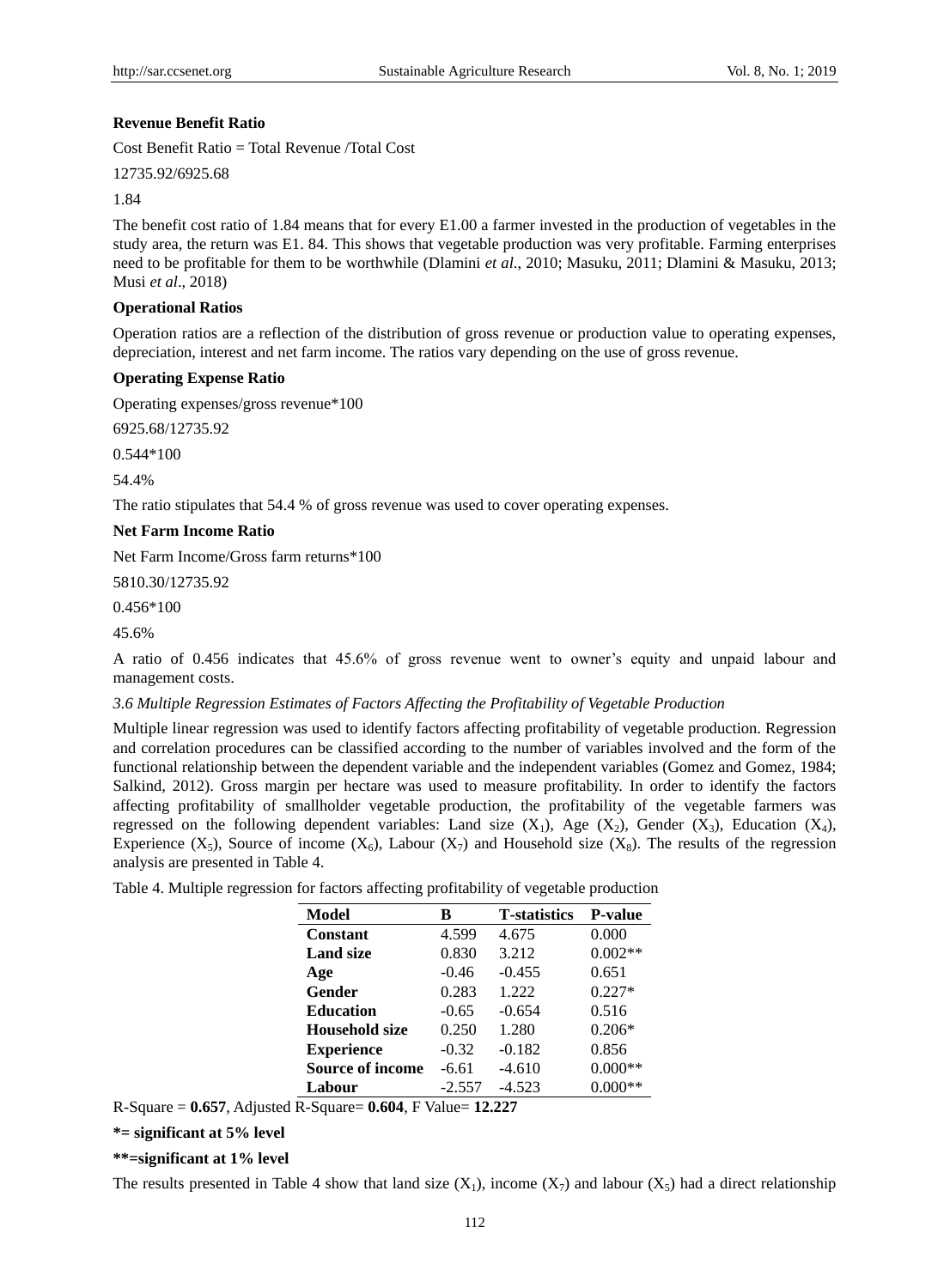with profitability of vegetable production due to their level of significance that is at 1% while age  $(X_2)$ , gender  $(X_3)$ , education level  $(X_4)$  experience  $(X_6)$  and household size  $(X_8)$  had a reduced relationship due to their level of significance (5 %). The R-square value of 0.657 implies that 65.7% of variation in net revenue of smallholder vegetable farmers was accounted for by the joint effect of the independent variables used in the model.

The F-ratio of 12.227 with a p-value of 0.000 indicates that the model provided a good fit for the data at 1% level of significance. Land size had a positive relationship with profitability and was significant at 1% level of significance. This means that a 1 hectare increase in land size allocated to vegetable production could increase profits by 0.83%. This could be due to the fact that when size of land increases, total production increases, therefore, profitability is also expected to increase. The results also indicate that household size and experience had a positive relationship with profitability. This means that the more the household size increased and experience increased the more the profitability.

#### *3.7 Challenges Faced by Vegetable Farmers*

The majority (33%) of the farmers reported that they lacked skills and training (Table 5). High costs and limited access to inputs was a problem to 68.3% of the farmers, while 75% of them were faced with a major threat of unreliable water facilities which hindered the growth of their vegetables (Table 5). Many (73.3% ) of the farmers were affected by increase in global food prices while 70% of them were faced with inadequate agricultural extension services that could help them improve production in order to increase profitability. A majority (70%) of the farmers were faced with production risks in relation to low yields. Lack of access to credit facilities was a major threat to farmers as they had limited capital and could not expand their production due to lack of financial support from banks because of lack of collateral (68.3% )(Table 5).

| <b>Challenge</b>                           | <b>Frequency</b> | Total | Percentage $(\% )$ |
|--------------------------------------------|------------------|-------|--------------------|
| Lack of skills and training                | 33               | 60    | 55                 |
| High costs and limited access to inputs    | 41               | 60    | 68.3               |
| Lack of reliable water facilities          | 45               | 60    | 75                 |
| Increase in global food prices             | 44               | 60    | 73.3               |
| Inadequate agricultural extension services | 42               | 60    | 70                 |
| Production risks in relation to low yields | 42               | 60    | 70                 |
| Lack of access to credit facilities        | 41               | 60    | 68.3               |

The challenges faced by the farmers are similar to those previously reported (Dlamini & Masuku, 2013; Xaba & Masuku, 2013; Musi *et al*., 2018). There is need then going forward to find solutions to the challenges in order to increase profitability while moving the Kingdom towards the sustainable development goals (SDGs).

# **4. Conclusion**

Various factors affecting profitability of vegetable production for farmers in the Shiselweni region were investigated. Data was obtained through questionnaires and interviews with vegetable farmers. Collected data was analyzed using SPSS software where it was revealed that the average age of farmers was 50.5 years and average farming experience of three years. A family had an average of eight members. Most of the farmers were educated up to high school level and their average farm size was about three hectares. From the analysis it was shown that vegetable production in the Shiselweni region was profitable and that it was affected by various factors which included land size, gender and household size .Where applicable subsidized farm inputs should reach the farmers timely and that loans should be availed to farmers without stringent collateral security. It may be concluded that there is need to optimize vegetable production for maximum possible profits while striving to achieve the sustainable development goals (SDGs) in the Kingdom of Eswatini.

#### **5. Recommendations**

Based on the findings of the study, the following recommendations were made:

Having sufficient capital to begin the production process is key to improving profitability, therefore, it is recommended that smallholder vegetable farmers should be granted access to financial services. It is recommended that farmers are taught more of market forces economics and reduce their reliance on farm input handouts from government.

### **References**

Blackwood, D. L., &. Lynch, R. G. (1994). The measurement of inequality and poverty. *World Development,*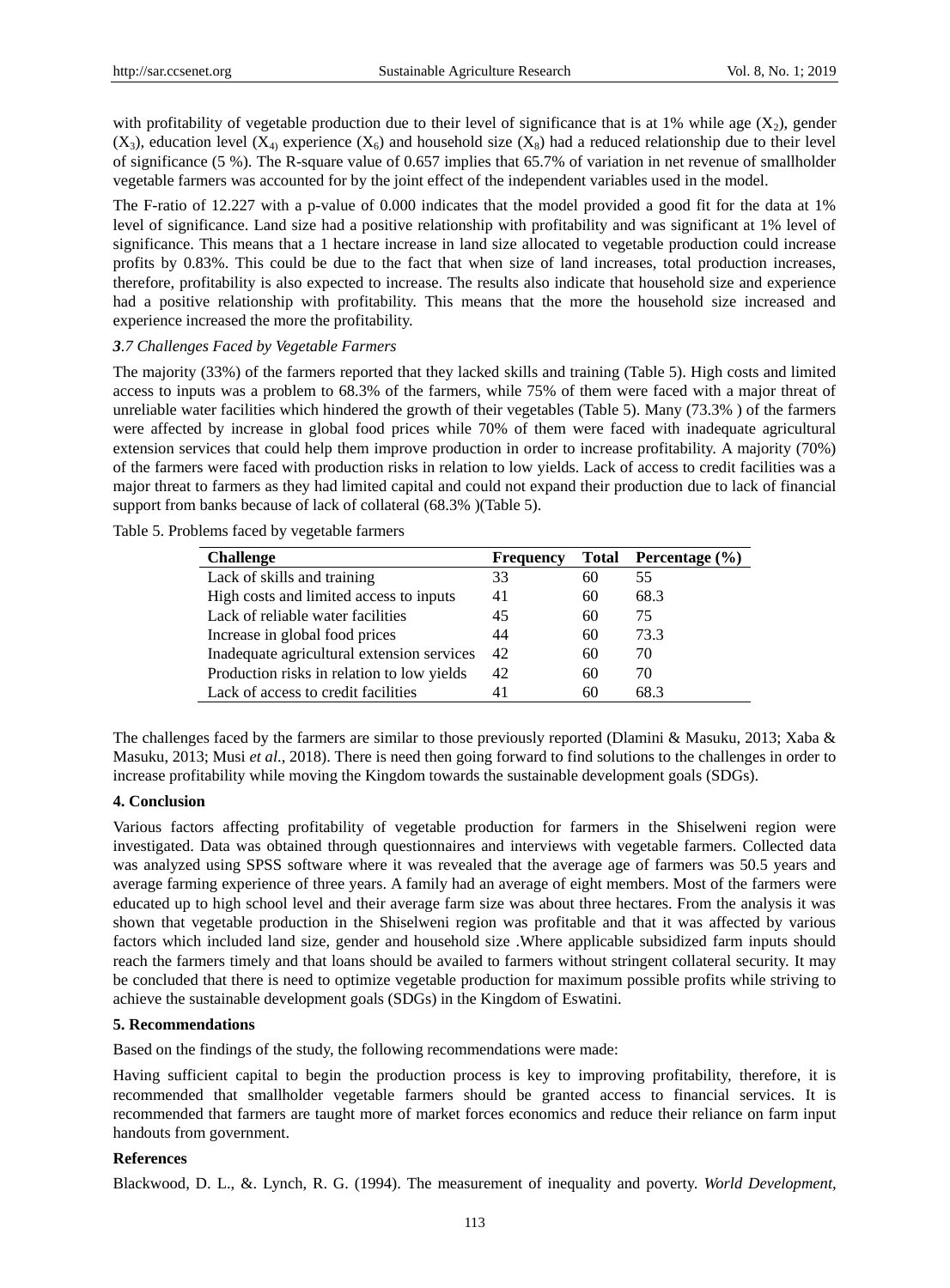*22*(4), 567-578. https://doi.org/10.1016/0305-750X(94)90112-0

- Bonti-Ankomah, S. (2001). *Addressing food insecurity in South Africa*. South African Regional Poverty Network Conference on: Land Reform and Poverty Alleviation in South Africa. Pretoria.
- Brodal, G., & Asdal, A. (2018). The Svalbard global seed vault and the ongoing 100 years seed storage experiment. *Acta Horticulturae, 1204*, 1-8. https://doi.org/10.17660/ActaHortic.2018.1204.1
- Connely, L.M. (2008). Pilot studies. *Medsurg Nursing, 17*(6), 411-412.
- Dlamini, M. B., & Masuku, M. B. (2013). Profitability of smallholder sugarcane farming in Swaziland: The case of Komati downstream development programme (KDDP) sugar farmers' associations, 2005-2011. *Sustainable Agriculture Research, 2*(1), 8-14. http://dx.doi.org/10.5539/sar.v2n1p8
- Dlamini, S., Rugambisa, J. I., Masuku, M. B., & Belete, A. (2010). Technical efficiency of the small-scale sugarcane farmers in Swaziland: A case of Vuvulane and Bigbend farmers. *African Journal of Agricultural Research, 5*(9), 935-940
- Eigenbrod, C., & Gruda, N. (2015). Urban vegetables for food security in cities, A review. *Agronomy for Sustainable Development, 35*(2), 483-498. https://doi.org/10.1007/s13593-014-0273-y
- FAO. (2008). Climate Change and food Security: A Framework document, Rome, Italy
- Government of Swaziland (2005). Comprehensive Agriculture Sector Policy. Mbabane, Swaziland.
- George, R. A. T. (1999). *Vegetable Seed Production*. 2nd Edition. CAB International, Wallingford, Oxon, UK
- Gomez, K. A., & Gomez, A. A. (1984). *Statistical Procedures for Agricultural Research*. 2nd Edition. John Willey & sons, New York, Singapore
- Krejcie, R.V., & Morgan, D. W. (1970). Determining sample size for research activities. *Educational. Psychology. Measurement, 30*, 607-610. https://doi.org/10.1177/001316447003000308
- Lan, H., & Dobson, P. W. (2017). Healthy competition to support healthy eating? An investigation of fruit and vegetable pricing in UK supermarkets. *Journal of Agricultural Economics, 68*(3), 881-900. https://doi.org/10.1111/1477-9552.12241
- Lavsque, R. (2007). *SPSS Programming and Data Management: A Guide for SPSS and SAS Users.* (4<sup>th</sup> Edition), Chicago, Illinois, USA
- MacDonald, M. B., & Copeland, L. O. (1998). *Seed Production: Principles and Practices*. Chapman and Hall Inc., New York, New York, USA.
- Manyatsi, A. M., Mhazo, N., &.Masarirambi, M. T. (2010). Climate variability and change as perceived by rural communities in Swaziland. *Research Journal of Environmental and Earth Sciences, 2*(3), 165-170.
- Manyatsi, A. M., Thomas, T. S., Masarirambi, M. T., Hachingonta, S., & Sibanda, L. M. (2013). Southern African agriculture and climate change: A comprehensive analysis- Swaziland. In: Hachingonta S., Nelson, G. C., Thomas, T. S. & Sibanda, L. M (Eds). *Southern African agriculture and climate change: A comprehensive analysis.* International Food Policy Research Institute (IFPRI), Washington, DC, USA
- Masarirambi, M. T., Mbokazi, B. M.. Wahome, P. K., & Oseni, T. O. (2012a). Effects of kraal, chicken, manure and inorganic fertilizer on growth and yield of lettuce (*Lactuca sativa* var Commander) in a semi-arid environment. *Asian Journal of Agricultural Sciences, 4*(1), 58-64.
- Masarirambi, M. T., Sibandze, N., Wahome, P. K., & Oseni, T. O. (2012b). Effects of kraal manure application rates on growth and yield of wild okra (*Corchorus olitorius* L.) in a sub-tropical environment. *Asian Journal of Agricultural Sciences, 4*(1), 89-95.
- Masarirambi, M. T., Dlamini, P., Wahome, P. K., &. Oseni, T. O. (2012c). Effects of chicken manure on growth, yield and quality of lettuce (*Lactuca sativa* L.) 'Taina' under a lath house in a semi-arid sub-tropical environment. *American Eurasian Journal of Agriculture and Environmental Sciences, 12*(3), 399-406
- Musi, P. J., Mdluli, B. S., & Masarirambi, M. T. ( 2018). Agribusiness opportunities, constraints and challenges facing the youth in Swaziland. *American Eurasian Journal of Agriculture and Environmental Sciences, 18*(3), 50-56.
- Masuku, M. B. (2011). Determinants of sugarcane profitability: The case of smallholder growers in Swaziland. *Asian Journal of Agricultural Sciences, 3*(3), 210-214.
- NAMBoard (2016). Annual Report for National Agricultural Marketing Board, Manzini, Swaziland.